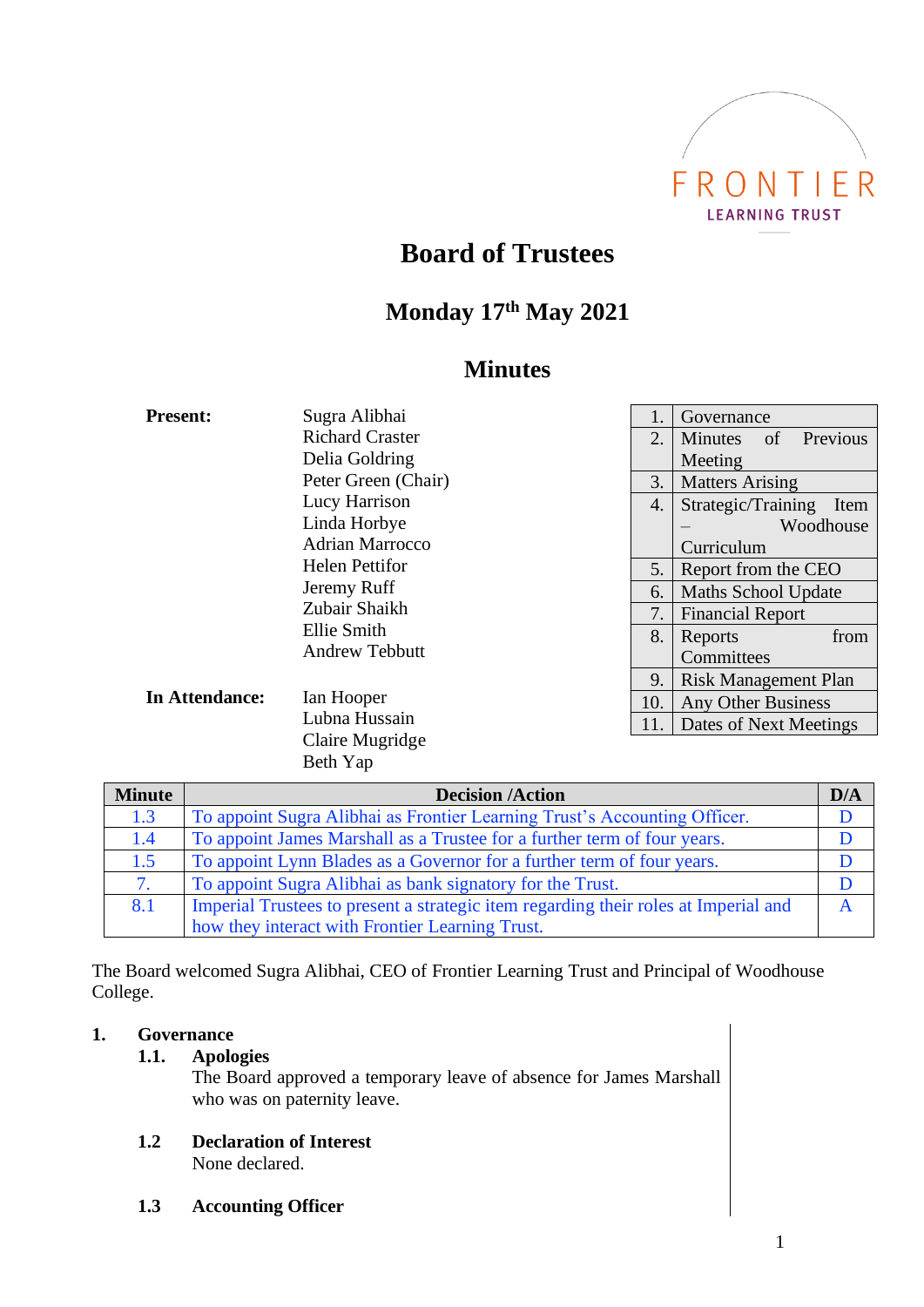|    |                                                                                                                                                                                                                                                                                                                                                                                                                                                                                                                                                                | The Board agreed to appoint Sugra Alibai as Frontier Learning Trust's<br>Accounting Officer.                                                                                                                                                                                                                                                                                                                                                                                                                                                                                                                                                                      | Decision |
|----|----------------------------------------------------------------------------------------------------------------------------------------------------------------------------------------------------------------------------------------------------------------------------------------------------------------------------------------------------------------------------------------------------------------------------------------------------------------------------------------------------------------------------------------------------------------|-------------------------------------------------------------------------------------------------------------------------------------------------------------------------------------------------------------------------------------------------------------------------------------------------------------------------------------------------------------------------------------------------------------------------------------------------------------------------------------------------------------------------------------------------------------------------------------------------------------------------------------------------------------------|----------|
|    | 1.4                                                                                                                                                                                                                                                                                                                                                                                                                                                                                                                                                            | <b>James Marshall</b><br>Based on the recommendation of the Search & Governance<br>Committee, the Board agreed to appoint James Marshall as a Trustee<br>for a further term of four years.                                                                                                                                                                                                                                                                                                                                                                                                                                                                        | Decision |
|    | 1.5                                                                                                                                                                                                                                                                                                                                                                                                                                                                                                                                                            | <b>Lynn Blades</b><br>Based on the recommendation of the Search & Governance<br>Committee, the Board agreed to appoint Lynn Blades as a Governor<br>for a further term of four years. The Chair informed the Board that<br>Lynn Blades will step down from Chair to Vice Chair of the Local<br>Governing Body with Marco Macchitella retaining sole ownership of<br>the role of Chair.                                                                                                                                                                                                                                                                            | Decision |
| 2. |                                                                                                                                                                                                                                                                                                                                                                                                                                                                                                                                                                | <b>Minutes of the Previous Meeting.</b><br>The minutes of the meeting of $22nd$ March 2021 were reviewed and approved<br>as a true and accurate record of the events that took place and would be<br>uploaded to the Trust's website. The Board agreed that item 7 and part of item<br>5 would be removed prior to the minutes being uploaded to the website.                                                                                                                                                                                                                                                                                                     |          |
| 3. | 3.8<br>5.<br>7.                                                                                                                                                                                                                                                                                                                                                                                                                                                                                                                                                | <b>Matters Arising from the Previous Minutes</b><br>Staff to meet the new Trustees when a face-to-face session can take<br>place in the College.<br>Sugra Alibhai confirmed that conversations have already begun to<br>plan for staffing during the summer holidays, to deal with the results<br>and appeals. The College is mindful of the additional work that<br>teachers have done this year and each member of staff will receive free<br>coffee and cake for the next two weeks.<br>Claire Mugridge explained that the issue with the management<br>accounts was due to an incorrect spreadsheet formula and confirmed<br>that this has now been resolved. |          |
| 4. | <b>Strategic/Training Item: Woodhouse College Curriculum</b><br>Ian Hooper presented an overview of the College's curriculum, explaining<br>that because Woodhouse focuses purely on A Levels, it is able to offer a<br>wider range of subjects than most school sixth forms. In addition to this, the<br>College also offers a wide range of enrichments, trips and personal<br>development opportunities, alongside the A level curriculum, as part of its<br>curriculum intent.<br>All teaching is divided into five faculties: Maths & Computing; Science; |                                                                                                                                                                                                                                                                                                                                                                                                                                                                                                                                                                                                                                                                   |          |
|    |                                                                                                                                                                                                                                                                                                                                                                                                                                                                                                                                                                | Humanities; Social Sciences and English; and Creative & Languages, with<br>each faculty containing at least one of the College's largest subjects. Ian<br>explained that, whilst it has taken some time, faculties are now beginning to<br>form their own academic identity.                                                                                                                                                                                                                                                                                                                                                                                      |          |
|    |                                                                                                                                                                                                                                                                                                                                                                                                                                                                                                                                                                | Each subject has an average of 14 teaching groups, with larger ones, such as                                                                                                                                                                                                                                                                                                                                                                                                                                                                                                                                                                                      |          |
|    |                                                                                                                                                                                                                                                                                                                                                                                                                                                                                                                                                                |                                                                                                                                                                                                                                                                                                                                                                                                                                                                                                                                                                                                                                                                   |          |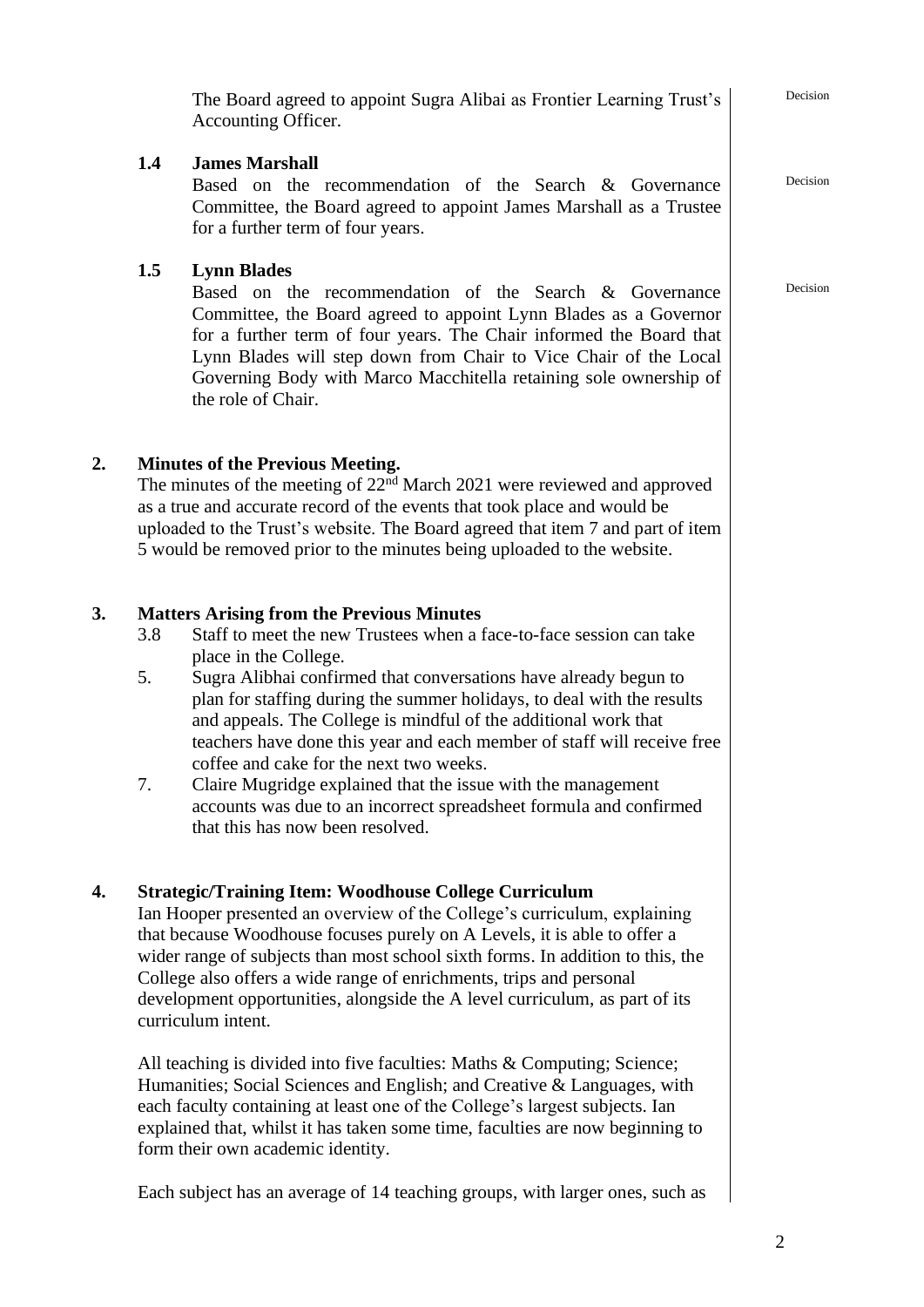maths, having up to 29. The Board noted that maths continues to be the College's largest subject with 579 students currently taking it. **In response to a question from Trustees**, Ian explained the College will no longer be running accounts as an A Level, as the take up for this subject continues to be low, given that it is an unusual pathway into the field.

**Trustees questioned** why the take up for physics (252 students) is lower than that of the other sciences (biology 451 and chemistry 460). Ian explained that this is because the most common combination of subjects at the College is maths, biology and chemistry, which is bolstered by students who are hoping to study medicine.

**In response to a question from Trustees**, Ian explained that, with the exception of accounts, there are no plans to add or withdraw any subjects in the immediate future. However, he explained that the number of students in music and music tech are historically low and, should BEAT no longer be able to offer these subjects via Woodhouse, the College would need to review this provision.

Whilst discussing modern foreign languages, **Trustees questioned** whether the College would look to increase the languages it currently offers, such as Chinese, Arabic or Russian. Ian explained that, whilst one or two students request this every year, there is not the appetite for these subjects in large enough numbers. Ian explained that a 'Mandarin for Beginners' course was offered as part of the enrichment programme, but this did not have a big takeup.

**In response to a question from Trustees,** Ian explained that the average class size is around 20 students, which is higher than that of schools which often have small sixth forms.

Ian then drew attention to the College timetable, explaining that this is currently being reviewed by the Senior Leadership Team and Curriculum Committee. Ian explained that the College's curriculum is influenced by supply and demand. For example, much of student and parent demand is based on university requirements, such as the 'Russell Group facilitating subjects' document. In addition to this, the College is also limited in terms of spacing and staffing. Therefore, the College must carefully analyse year-toyear fluctuations as well as ongoing trends.

Ian reminded the Board that, in addition to A levels, the College also offers a strong enrichment programme, 'Woodhouse Plus', which offers a variety of options including the Duke of Edinburgh award, creative writing and musical theatre.

The Board noted that Woodhouse Plus also offers several coaching programmes or internal academies for different professions, including medicine, architecture and law. It was suggested that Imperial College London should become involved in the chemistry and maths academies.

**In response to a question from Trustees,** Ian confirmed that the take up of maths and further maths has remained solid, despite the subject's syllabus and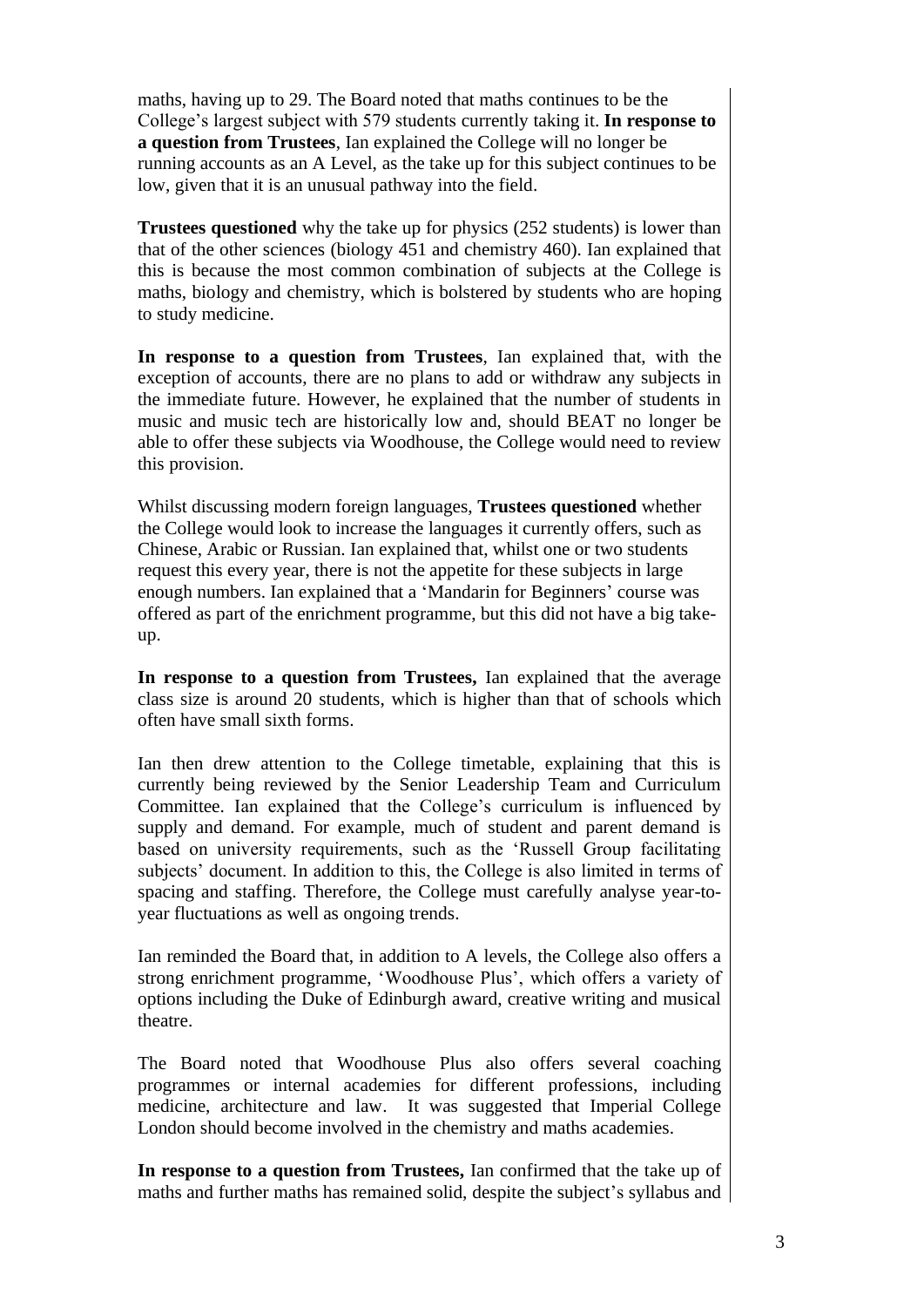examination being reformed in recent years.

The Board thanked Ian for his comprehensive presentation.

#### **5. CEO Report**

Sugra Alibhai presented the CEO report, explaining that she has spent her first month speaking to staff and getting an overall sense of the College and its workings. Feedback from staff has been positive with many expressing how much they enjoy being part of the Woodhouse College community.

Sugra informed the Board that staff have raised four main areas for improvement that she plans to explore with the Senior Leadership Team as part of the next INSET day:

- How has Covid impacted the culture of the College and how can we rebuild the sense of community.
- How can we better integrate the work of our pastoral and academic teams?
- How can the consistent and regular use of data help drive us forward in our mission?
- How might we further develop systems and processes to help us drive forward our mission?

**Trustees questioned** whether the need to better integrate the work of pastoral and academic teams was as a result of Covid and/or the College's closure. Sugra explained that, whilst this may have been exacerbated by Covid, it appears to be because of the College's growth strategy over the past few years. For example, currently each department has its own staff room. Going forward, the College needs to create more opportunities for staff to come together.

Noting Ian Hooper's part of the report, the **Board questioned** how the College managed the Centre Assessment Grades (CAGs) appeals process last year and whether any changes need to be made for this summer. Ian explained that the appeals process last year was resource-intensive, but many lessons have been learnt from the experience. The Board noted that plans are being made to ensure that the College has enough staff in place in the days after the results are published, such as increasing the number of career advisors from one to three.

Claire Mugridge had nothing further to add to her report.

Lubna Hussain added to her report the work the College is currently conducting sessions on consent, healthy relationships and gender equality.

Noting the increase in the number of students with anxiety, **Trustees questioned** what action the College is taking in response to this issue. Lubna explained that she is looking in to how the College can increase the support it is able to offer without any additional funding.

**In response to a final question from Trustees**, Lubna confirmed that there has been an increase in the number of students dealing with bereavements, as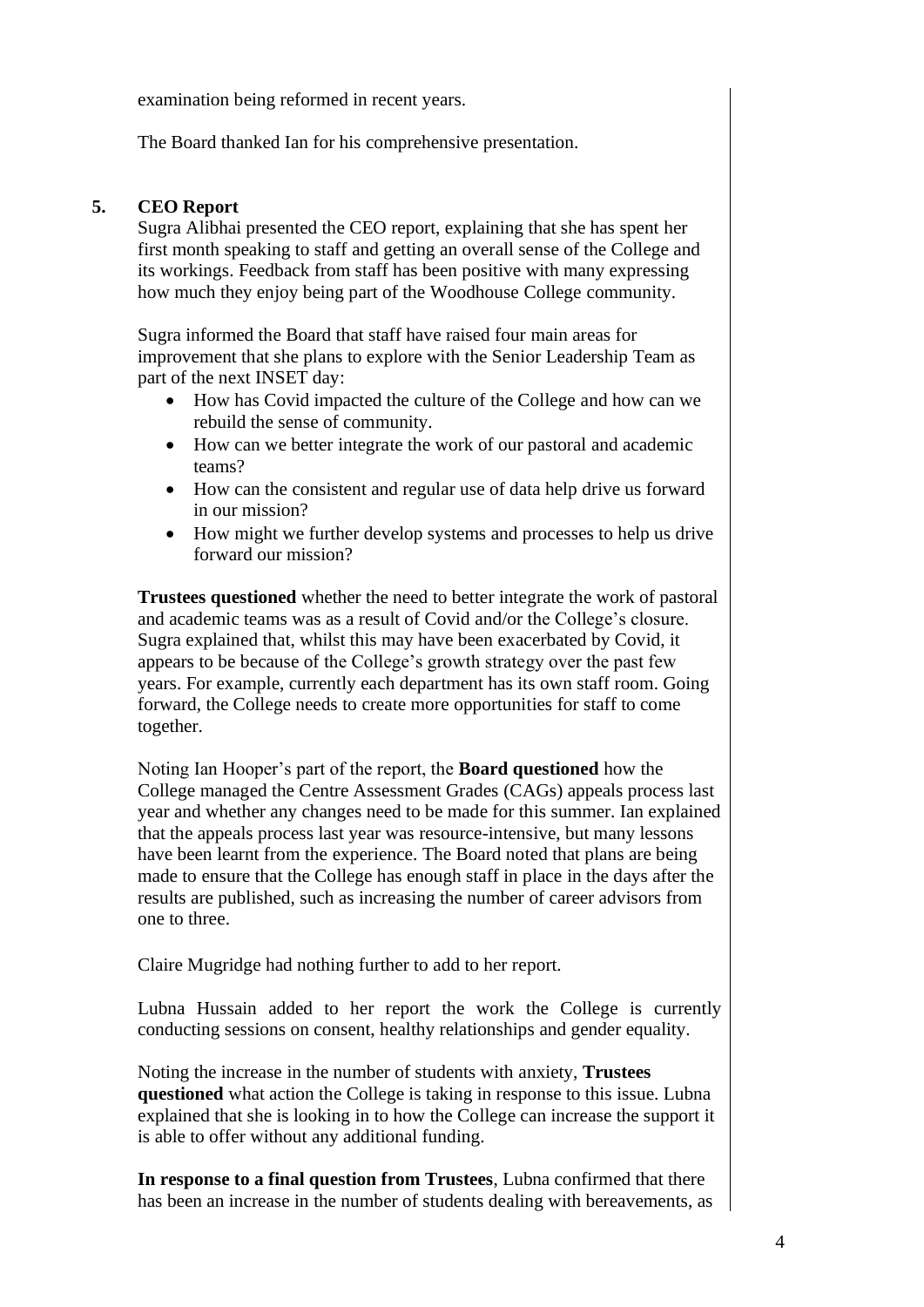a result of Covid, and the College is looking into how it can work closely with bereavement advisors.

## **6. Maths School Update**

Confidential minute.

### **7. Financial Report**

Claire Mugridge drew attention to the management accounts for March 2021, highlighting that the Trust has met the majority of its financial KPIs.

Claire informed the board that the EBITDA for the period is £227k, this compares favourably with the total budget of £106k and projection of £162k. Claire went on to explain that the actual EBITDA is high due to relatively low spending in many areas during lockdown.

The Board was pleased to see that lettings are starting to increase with £50k of income already booked into the system. Claire reminded the Board that it is not known how long it will take for lettings income to reach the pre-covid total again (£200k).

The Trust has received £7k of funding for mass testing and a further £20k is expected.

**In response to a question from Trustees,** Claire confirmed that the operating surplus at the time of academisation was £117k. Therefore, the Trust is expecting to break even across the full academic year, given the £127k projected deficit for the post-academisation period.

Finally, Claire drew attention to the capital expenditure explaining that the College has already committed to several projects such as the installation of IT equipment in the conference room. Claire also informed the Board that, due to the change in year-end, as a result of academisation, additional projects will be brought to the Board for approval at its June meeting.

**In response to a question from Trustees,** Claire confirmed that the College has received a £3<sub>k</sub> credit note from the catering company due to its staff being furloughed. Therefore, the College is only expected to pay the company £8k in accordance with the contract.

The Board agreed to appoint Sugra Alibhai as bank signatory for the Trust.

### **8. Reports from Committees and Local Governing Boards**

### **8.1 Search & Governance Committee**

The Board considered the minutes of the Search & Governance committee of  $10<sup>th</sup>$  May 2021. The Chair then drew attention to the feedback from the appraisals he and the Clerk conducted with governors, explaining that this was a productive exercise that would be repeated every two years with this group, and every alternate two years with those new Trustees and Governors who have only recently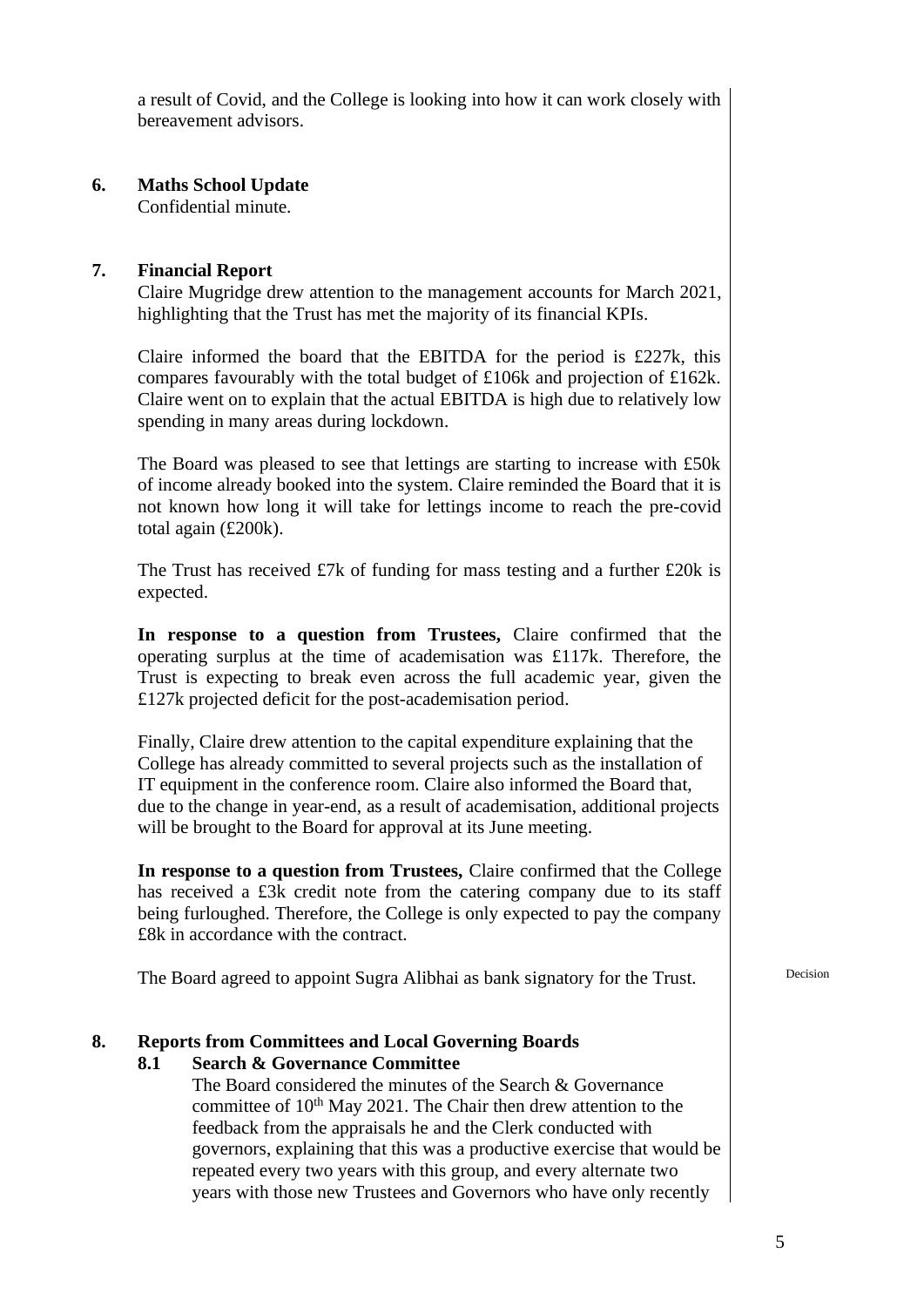#### joined.

The Chair confirmed that many governors had the desire to strengthen the relationship with Imperial College London, with a suggestion of holding a Board meeting or the Annual Strategy & Training Event at the campus each year. Many governors also wished to know more about the new Trustees/Governors and understand their role at Imperial College London. Therefore, it was suggested that Imperial Trustees present a strategic item regarding their roles at Imperial and how they interact with Frontier Learning Trust.

There was also feedback to improve overall governance, such as reciprocal guest appearances of governors at partner schools and strengthening engagement between the Local Governing Bodies and the Board of Trustees. Many governors expressed a desire to engage more with students and staff, and to have more opportunities to see the College 'in action'.

A number of improvements for meetings were also suggested, such as clearly highlighting if an agenda item requires a decision and including a briefing note if a new topic or complex item is being discussed. Governors also requested more quantitative information, such as the inclusion of local and national comparative data and regular updates on the strategic and the quality improvement plans.

One governor had suggested that the role of the Equality, Diversity  $\&$ Inclusion (EDI) Trustee could have been open for all to apply. The Chair informed the Board that, whilst James Marshall is happy to carry on as EDI Trustee, his current work commitments mean that he would step down should someone else wish to take over this role. All trustees were asked to consider whether they would like to become the EDI Trustee.

The Board noted that the Chair of the Local Governing Body will attend meetings of the Trust where possible or send a written report outlining the key points arising from the previous LGB meeting.

Finally, the Chair informed the Board he is working with David Groves to resolve an issue regarding the quoracy of the Audit & Compliance Committee.

#### **9. Risk Management Plan**

Sugra Alibhai drew attention to the risk management plan, informing the Board that student enrolment will take place from the  $12<sup>th</sup>$  of August following GCSE results day.

Under safeguarding, Sugra informed the Board that she would like to improve the security of the site over the coming months and reduce the risk of intruders being able to enter the campus. In addition to this, lockdown training will take place in September.

Action